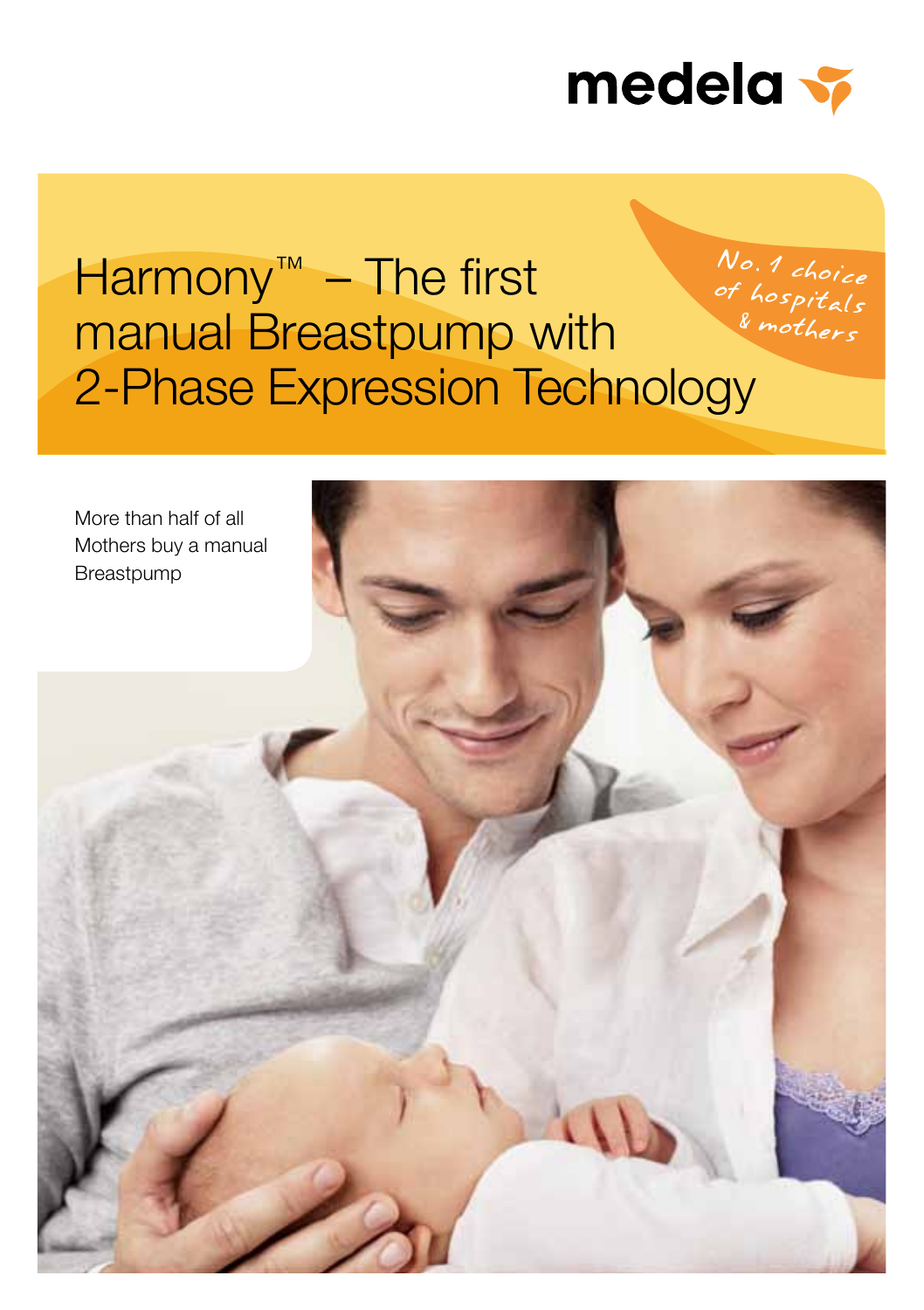Harmony™ The manual Breastpump with 2-Phase Expression Technology. Ideal for occasional use; perfect for every Mother.

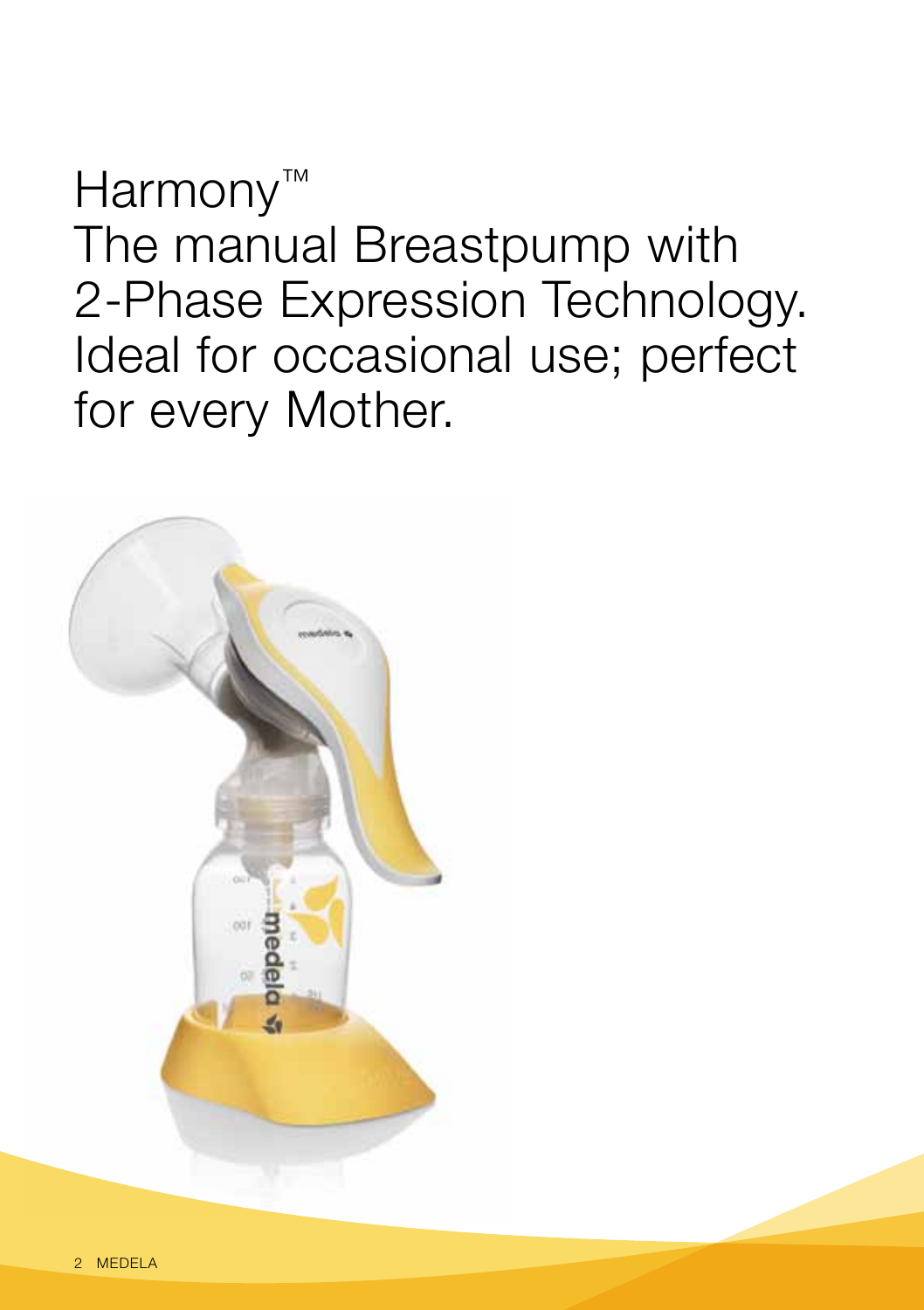| Why do mothers<br>buy it?                     | Harmony is one of the most popular manual<br>breastpumps in the world. It offers mothers an<br>easy-to-use, hygienic and compact solution for<br>occasional and discreet pumping.                   | Page<br>5  |
|-----------------------------------------------|-----------------------------------------------------------------------------------------------------------------------------------------------------------------------------------------------------|------------|
| What are<br>the benefits?                     | Efficient, convenient, mobile, easy to use.                                                                                                                                                         | Page<br>6  |
| Who buys it?                                  | Mainly mothers who stay with their baby most<br>of the time, or mothers with breastfeeding<br>difficulties like inverted or flat nipples.                                                           | Page<br>7  |
| Why is it better?                             | The Medela 2-Phase Expression Technology<br>delivers mothers more milk in less time. Plus,<br>all parts that come into direct contact with<br>breastmilk are (and have always been) free of<br>BPA. | Page<br>8  |
| Everything a<br>breastfeeding<br>mother needs | Medela offers a full range of products for all<br>the needs of a breastfeeding mother.                                                                                                              | Page<br>9  |
| Calma: the right<br>feeding solution          | Calma is the right feeding solution for mothers<br>who pump.                                                                                                                                        | Page<br>10 |
| Who is behind it?                             | Medela is your leading partner when it comes<br>to breastfeeding. Learn more about how you<br>can profit with Medela solutions.                                                                     | Page<br>11 |
|                                               |                                                                                                                                                                                                     |            |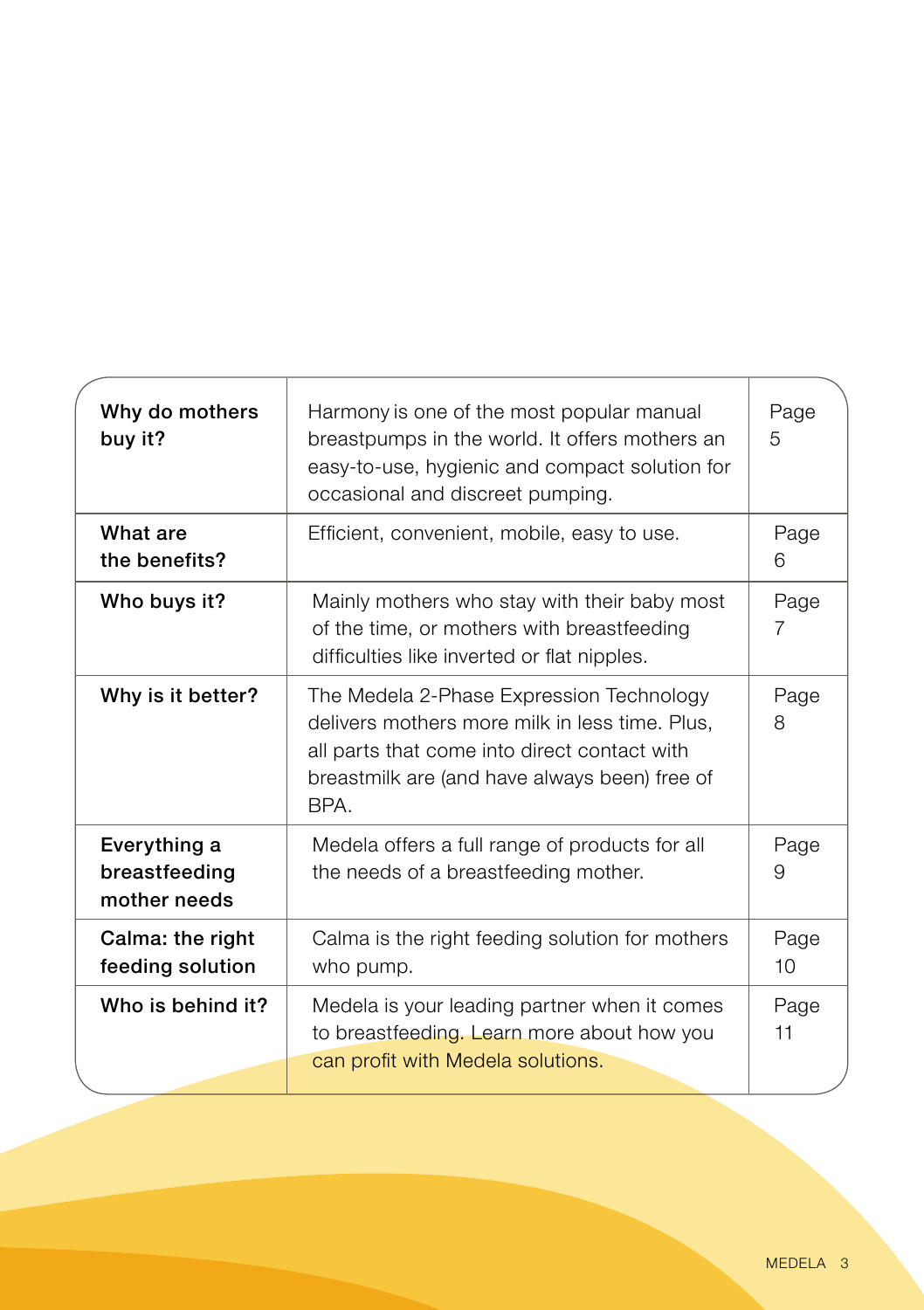### Harmony<sup>™</sup> Specifications & why a Mother would choose it

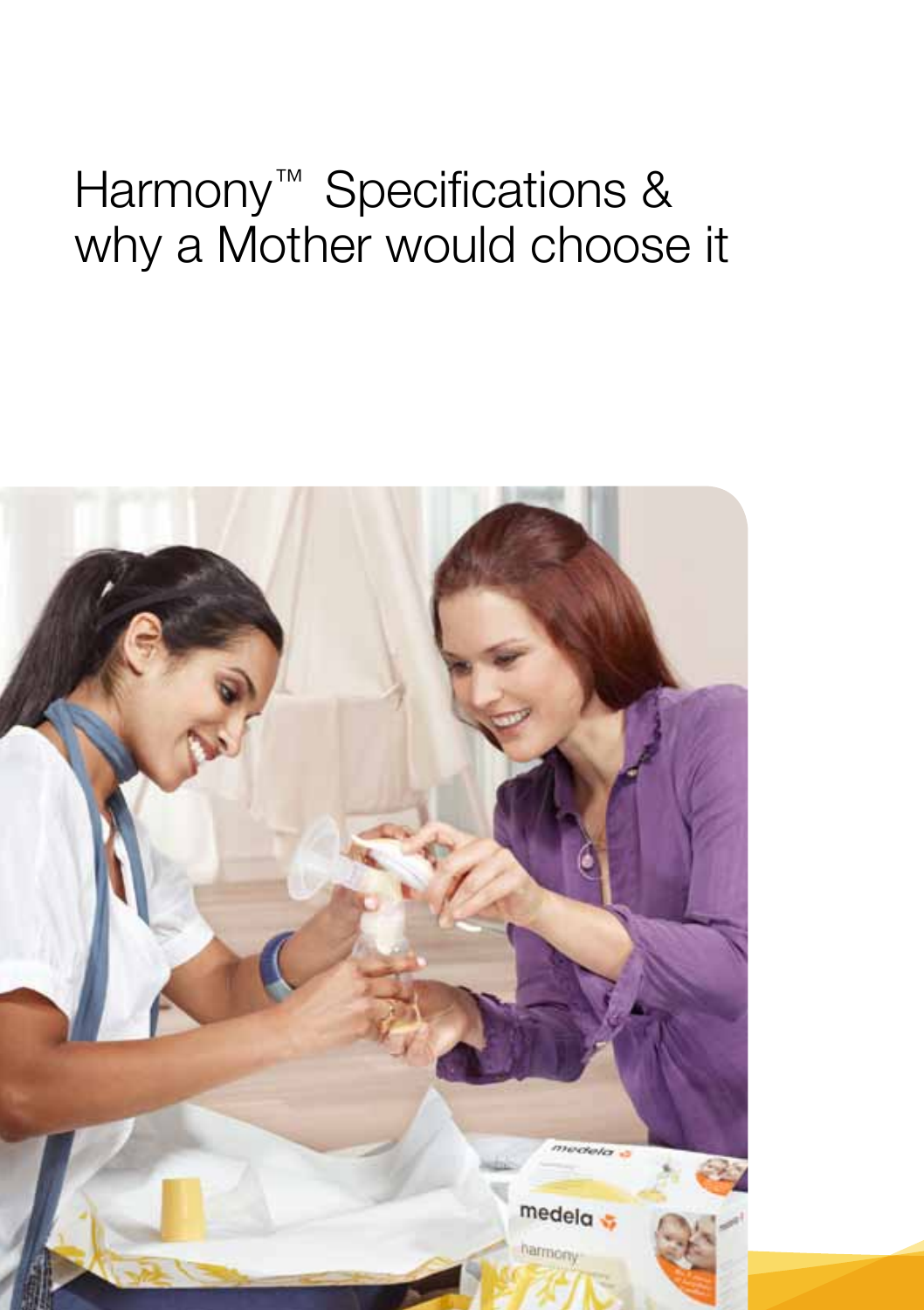|                                                   | Harmony                                                                        | Advantage                                                                                                                |
|---------------------------------------------------|--------------------------------------------------------------------------------|--------------------------------------------------------------------------------------------------------------------------|
| Technology                                        | Research-based 2-Phase<br><b>Expression Technology</b>                         | 2-Phase Expression guarantees<br>efficiency and comfort.                                                                 |
| Handling                                          | Manual                                                                         | Manual handling and the swivel<br>handle provide a discreet and<br>comfortable pumping session.                          |
| <b>Dimension Pump</b>                             | 24 x 19 x 8.5cm                                                                | Harmony is small, light and<br>therefore easy to hold and transport.                                                     |
| Weight                                            | 118g                                                                           |                                                                                                                          |
| Material                                          | PE, PP, TPE                                                                    | All parts can be cleaned very easily<br>in every possible way - boiling,<br>microwave bags, sterilising, etc.            |
| Content                                           | Pump consists of only 5<br>parts                                               | It is intuitive and easy to assemble,<br>use and clean.                                                                  |
| <b>Breastshield</b>                               | Individual sized PersonalFit,<br>soft and gentle SoftFit                       | More comfort due to the choice<br>of two different breastshields,<br>depending on the mother's individual<br>preference. |
| Vacuum<br>(Stimulation)<br>Vacuum<br>(Expression) | 0-150mmHg<br>0-230mmHg                                                         | Adjustable vacuum levels offer a<br>comfortable pumping session.                                                         |
| <b>BPA</b>                                        | All materials that come into<br>contact with breastmilk are<br><b>BPA-free</b> | Mothers benefit from a safe solution.                                                                                    |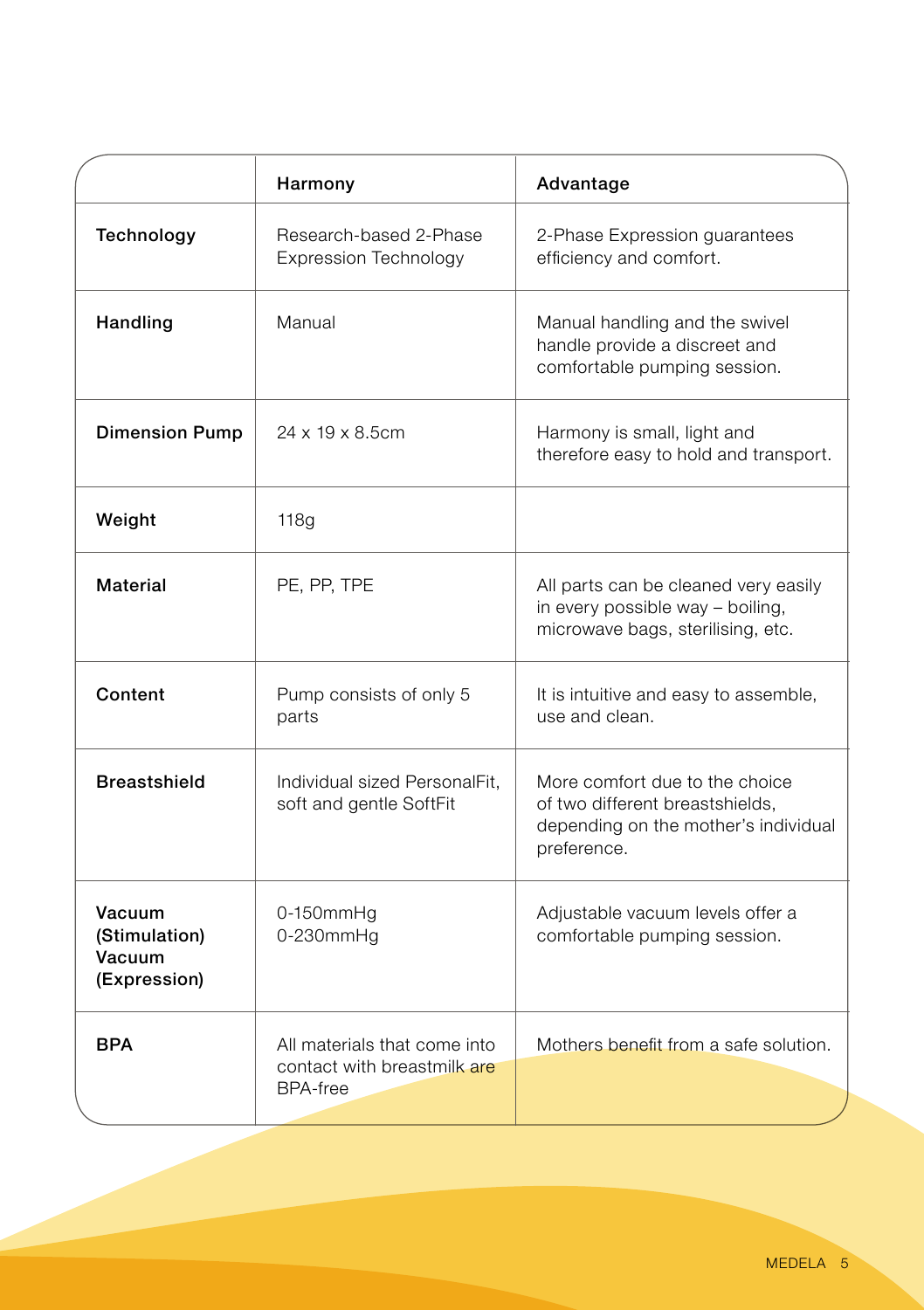### What are the Benefits of using Harmony™?

### Breastfeeding generally gives babies the healthiest start in life.

Breastmilk contains everything the baby needs – in just the right combination; it varies not just over the months, but within the day. At times when a mother needs to be away from her baby – or when the nipples need a rest – expressing breastmilk, using the unique research-based Medela technology, makes feeding breastmilk by bottle the next best option.

#### Harmony is one of the most popular manual breastpumps in the world.

- I Efficiency: More milk in less time due to our 2-Phase Expression Technology
- I Tailored: ideal for occasional use
- I Convenient: ergonomic swivel handle provides easy manual pumping
- I Mobility: as a real lightweight it is easy to transport; ideal for discreet pumping on the go
- I Easy: intuitive to assemble, use and clean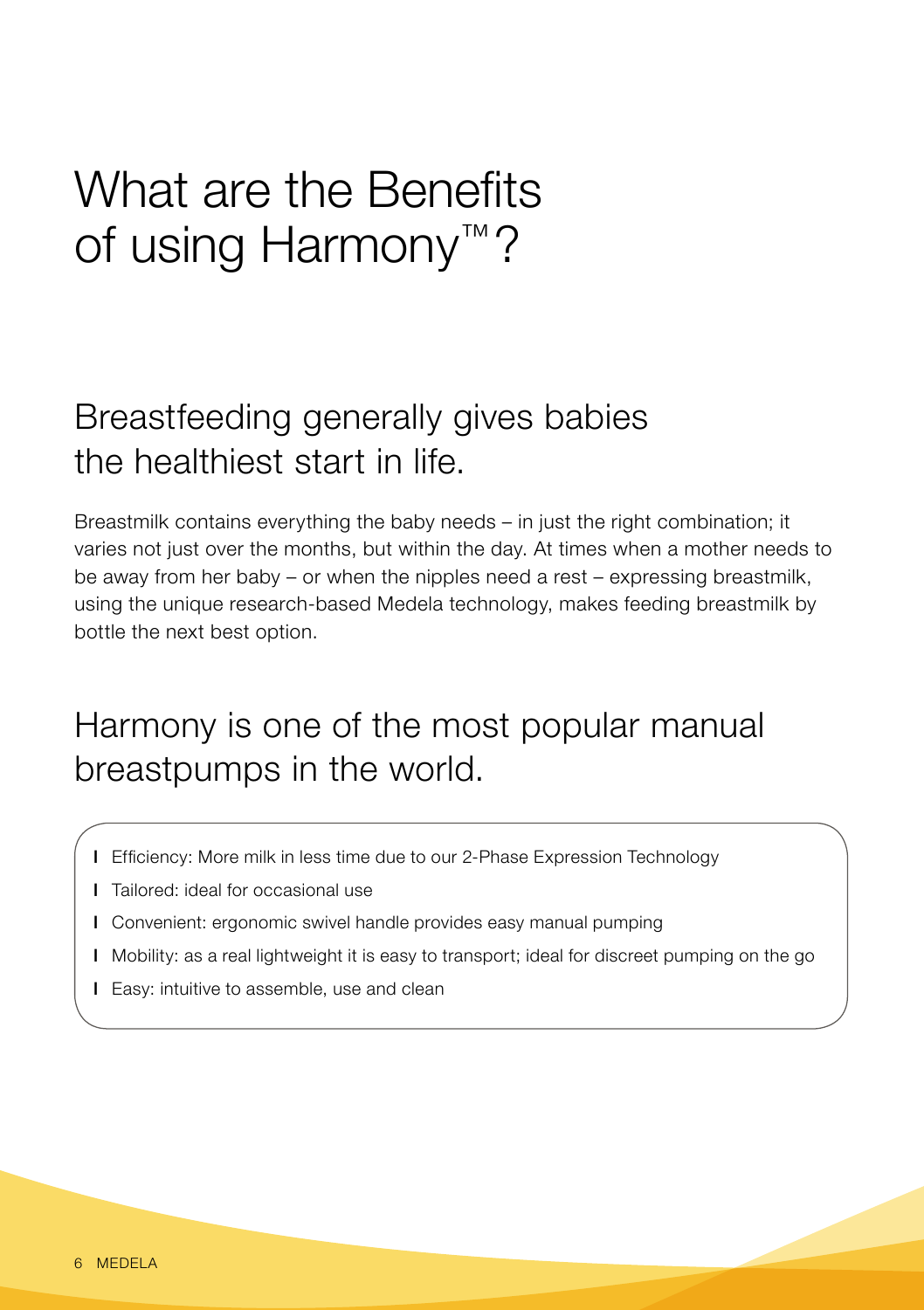

# Who is likely to buy a Harmony™?

Harmony is the best solution for mothers who stay with their baby most of the time, and need to express milk occasionally. Whether they want to have an evening out, go shopping for a while, or involve the partner in feeding times, the manual breastpump is a convenient solution for almost every mother.

We also recommend Harmony for mothers who are having difficulties with breastfeeding, e.g. with flat or inverted nipples.

#### How can you identify Harmony mothers?

We have collected a handful of questions that will help you find out if Harmony is the best solution for the mother in front of you:

- I What is your main reason for looking for a breastpump?
- I How long do you plan to breastfeed?
- I Do you need to overcome breastfeeding difficulties?
- I Do you intend to go back to work part-time or full-time?
- I Would you like to share feeding times with your partner?
- I Would you like to have some more free time for yourself?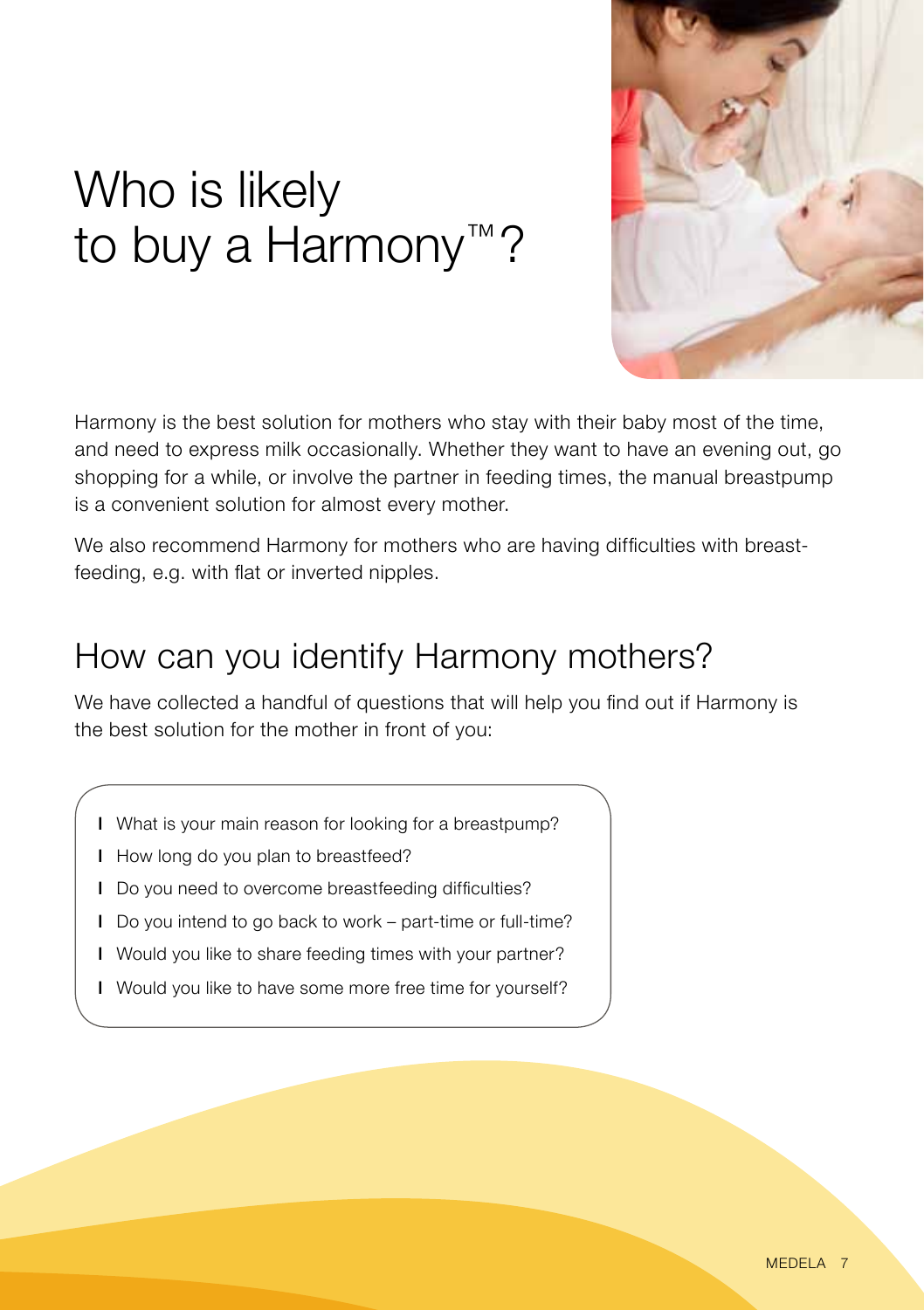### What sets Harmony<sup>™</sup> apart from other Pumps?

#### Harmony is based on our unique 2-Phase Expression Technology:

Over many years of research at the University of Western Australia we investigated the natural sucking pattern of newborn full term babies. What we found was that babies initially use short, fast sucks to stimulate the milk ejection reflex. Once the milk begins to flow, they change to a slower, deeper rhythm to actually feed. We at Medela translated this knowledge into technical know-how – and professional products that help mothers to get more milk in less time.

Thanks to our 2-Phase Expression Technology the breastpump simulates the natural infant sucking behaviour at the mother's breast. Using the manual breastpump feels very comfortable – almost like breastfeeding. In addition, with the 2-Phase Expression Technology the pumping time is reduced.

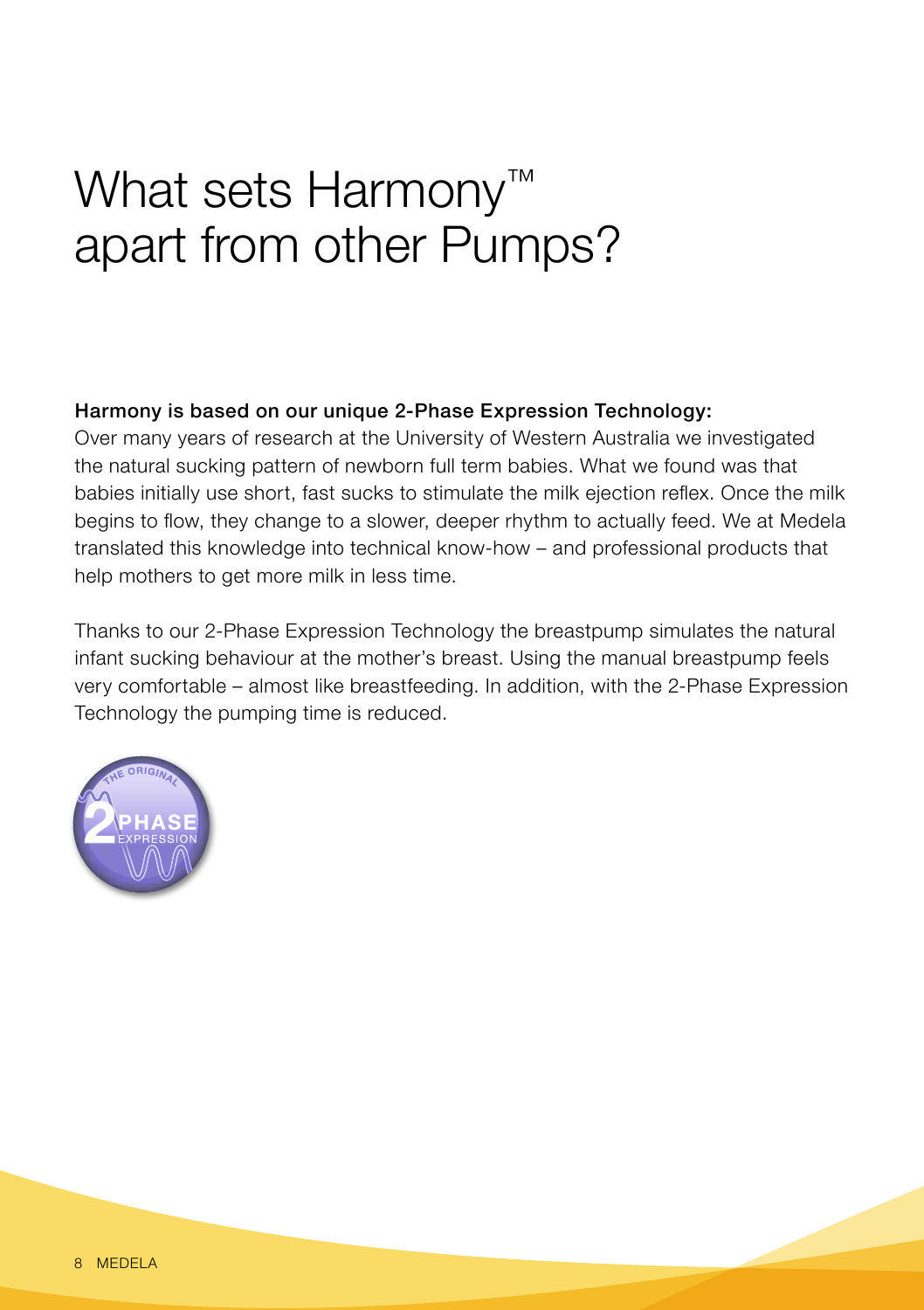

# What else is needed for successful Pumping?

Harmony contains everything a mother needs to start expressing breastmilk. The package contains:

- I 1x Connector
- I 1x swivel handle
- I 1x Breastmilk Bottle

I 1x PersonalFit Breastshield

I 1x SoftFit Breastshield

I 1x Stand, Lid, Disc and Cap

All parts that come into contact with breastmilk are completely BPA-free!

Other products your customers might find helpful:

- I Breastmilk Bottles: BPA-free bottles to collect breastmilk.
- I PureLan: natural lanolin to treat sore nipples.
- I Disposable Bra Pads: to absorb milk leakage.
- I Contact Nipple Shields: for temporary use on sore or cracked nipples.

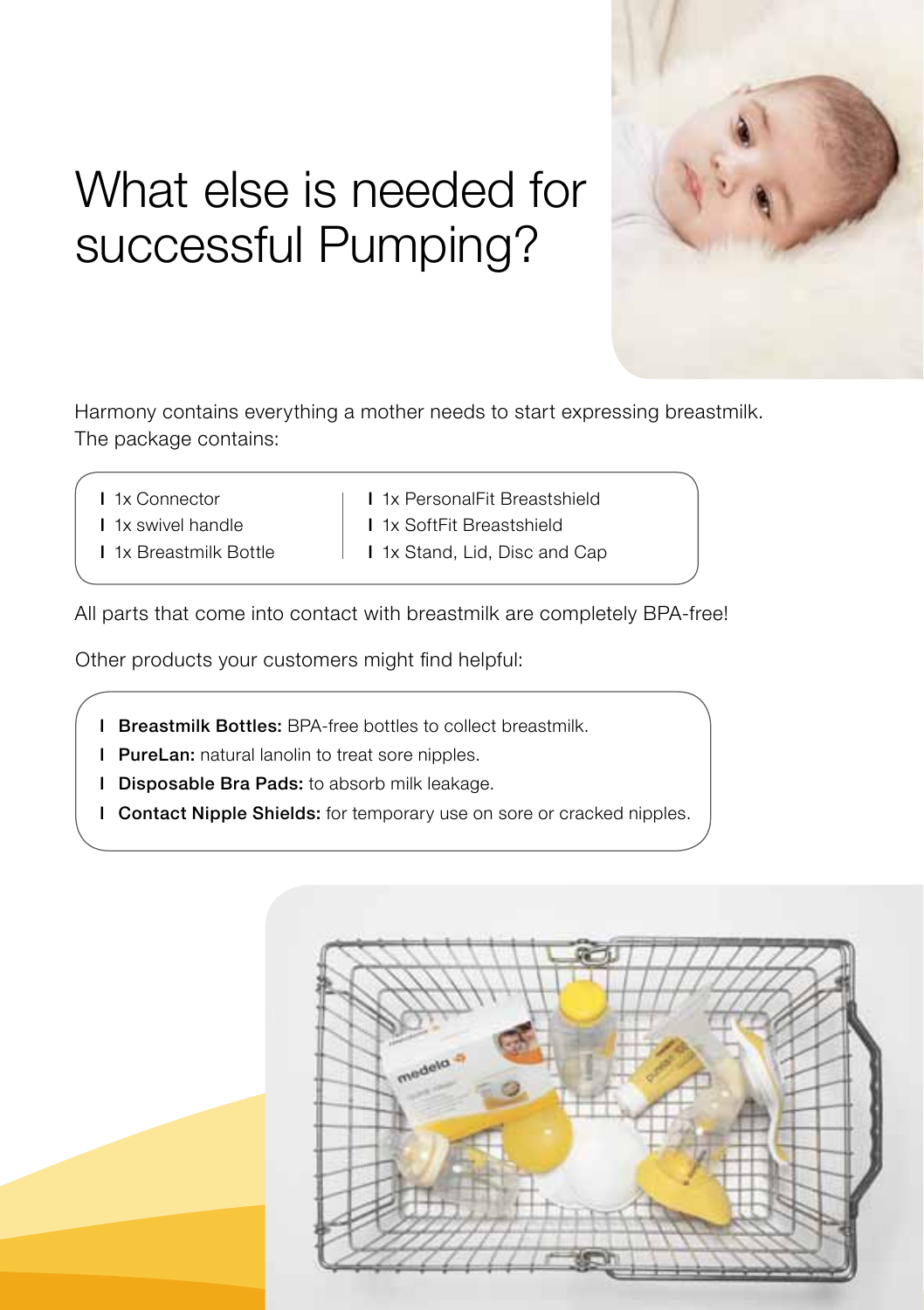## Calma: the right feeding Solution



### Suggest Calma for feeding breastmilk!

This breastfeeding-friendly, revolutionary feeding solution is the only scientificallybased bottle feeding device that helps maintain the unique breastfeeding behaviour of a baby: the baby can feed, pause and breathe regularly; milk will not flow unless a vacuum is created, and flow immediately stops when the baby relaxes to pause and breathe. Thus, a baby's natural feeding behaviour will be maintained – enabling mothers to switch from bottle to breast easily.

### For the breastfeeding and pumping mother, Calma means...

- ... she needs just one type of teat throughout her breastfeeding duration.
- ... the baby can feed, pause and breathe regularly.
- ... milk will not flow unless a vacuum is created.
- ... milk flow stops when the baby relaxes to pause and breathe.
- ... her baby's natural sucking rhythm will be maintained, enabling easy transition back to the breast.

### This is absolutely unique!

For further information visit our homepage www.ready-4-calma.com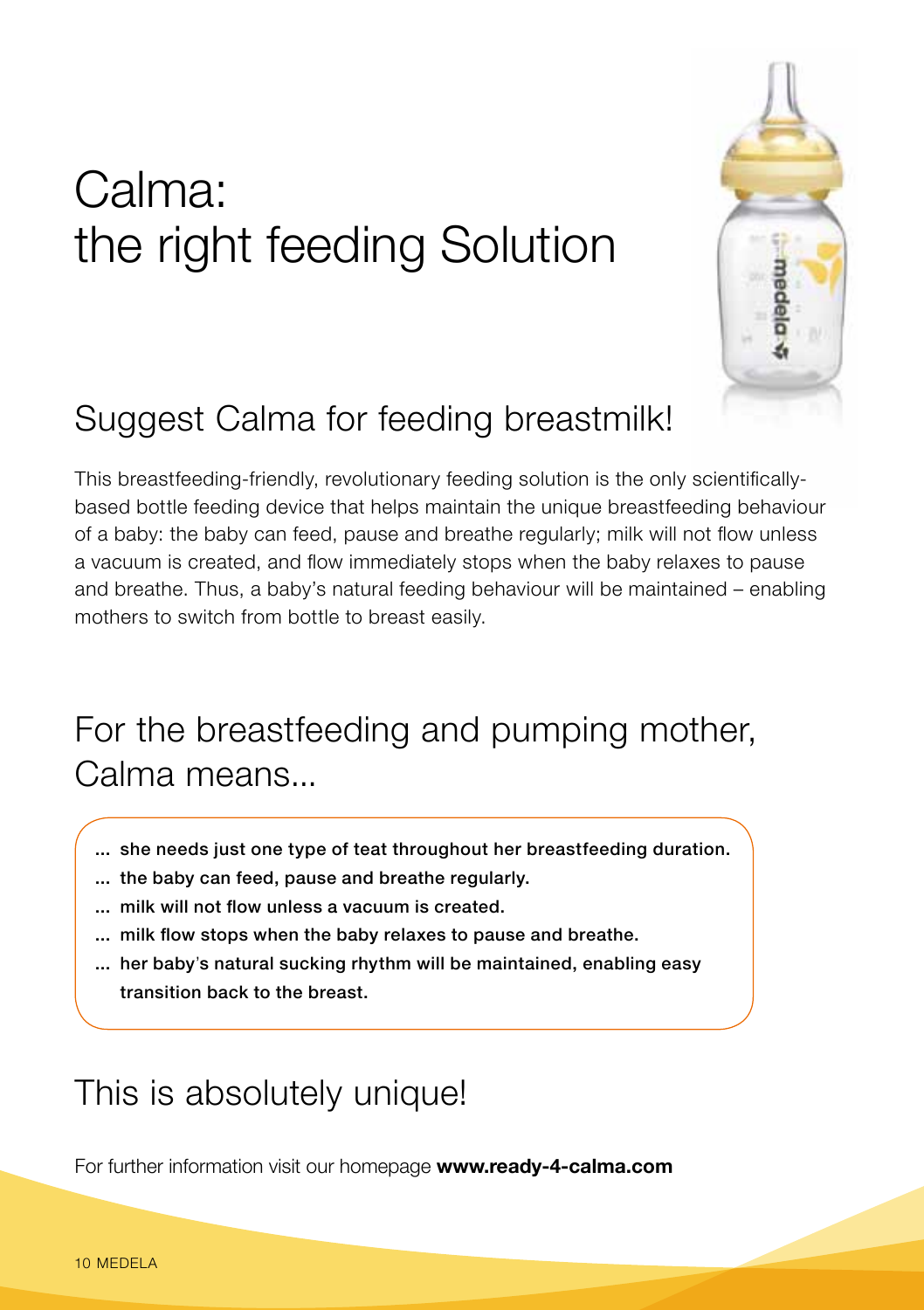

### Who is behind Harmony<sup>™</sup>?

Medela is a leading breastfeeding partner in hospitals: we have been contributing to babies' welfare for almost fifty years. We provide mothers with advice and support as well as innovative and research-based products throughout their breastfeeding period, in order to enrich and simplify lives.

Now, we can offer you and your customers a complete and fully co-ordinated range of breastfeeding solutions – including Harmony, the manual breastpump with research-based 2-Phase Expression Technology.

#### Practical for mothers and profitable for you:

- I Hospitals and professionals recommend Medela products.
- I Stand out by offering high-quality breastpumps with a unique and outstanding research-based technology.
- I Offer a complete and tailor-made solution for every need a breastfeeding mother might have.
- I Make your customers 100% satisfied by offering them easy-to-use, adaptable and proven products.

If you have questions or for further information, visit us at www.medela.com. We are here to help!